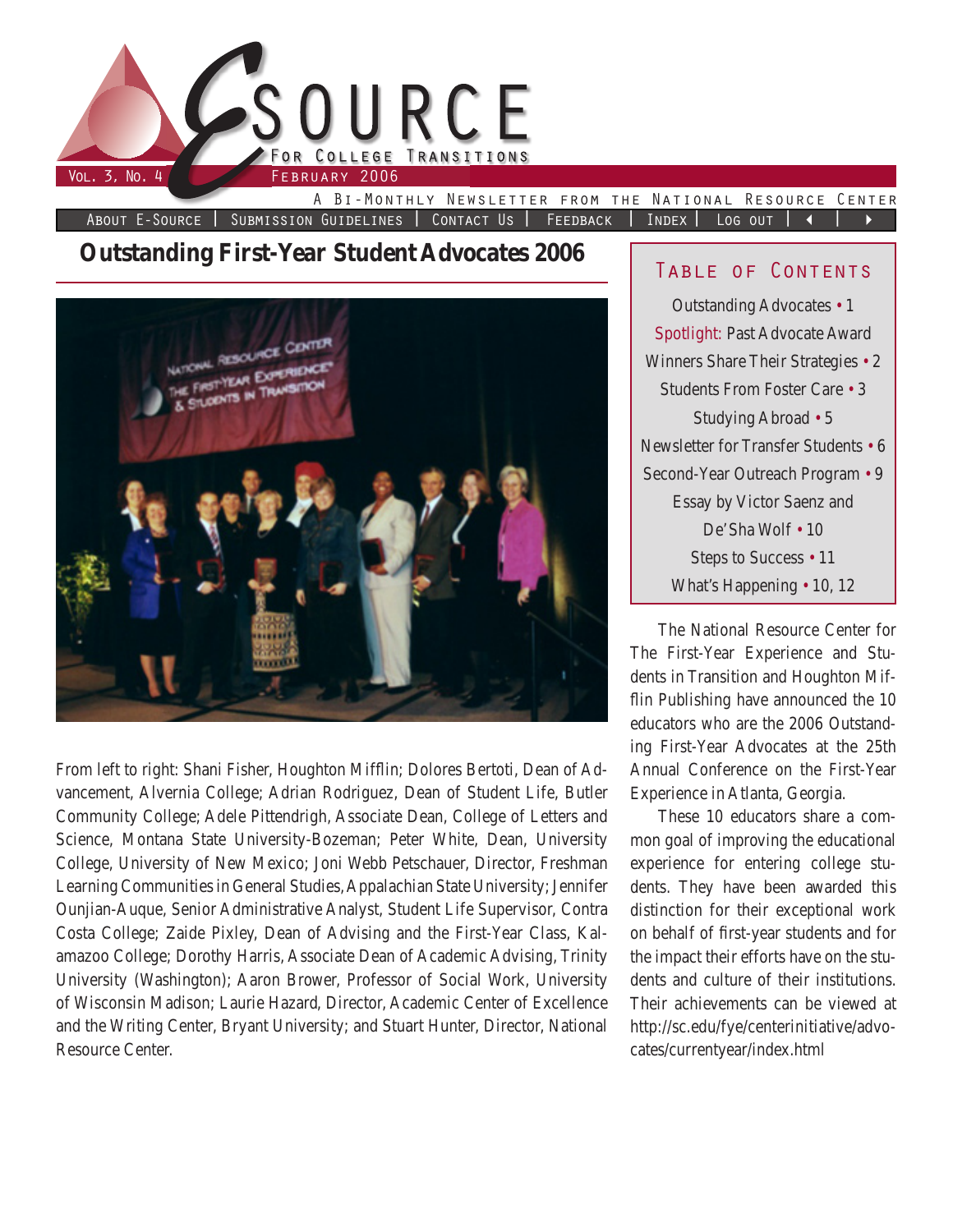About E-Source | Submission Guidelines | Contact Us | Feedback | Index | Log out



**b Spotlight**  $\infty$ 

# **Outstanding First-Year Student Advocates Share Their Strategies**

#### Asheley Bice

*This is the second article in a series from luminaries in the field who share insights regarding their campuses and higher education in general.*

To celebrate the 25th Annual Conference on The First-Year Experience, we interviewed three former recipients of the Outstanding First-Year Student Advocates Award. They shared their thoughts on the nature of advocacy and why first-year students still need advocates.

According to **Jay Chaskes**, a 1996 recipient from Rowan University, advocates must possess passion, persistence, leadership, and a sense of humor. He observes that advocates

*are people who have a heartfelt desire to help students. They do it not simply because it's a job, but rather they do it because they think it's the right thing to do.* 

**Sally Roden**, a 1998 recipient from the University of Central Arkansas, adds,

> *The one thing that I really had to do was to be a risk-taker. It's a calculated risk, of course, and you look at everything, you measure it, you think about it, and you say what's best for the student, what's best for the university, and then you say, "Okay, we're going to try this."*

However, the risks advocates are willing to take are not always embraced by their colleagues. **Ralph Anttonen**, a 1991 recipient from Millersville University, remembers the challenge of implementing a first-year experience program.

> *In the beginning, it was very difficult just to get them to understand and buy into the concept of a first-year experience. As I've gone on in the years, it's gotten easier in the sense that more and more people understand the need for a first-year experience.*

Thus, advocacy often involves selling the program to faculty and staff. But it may also involve selling it to students. Anttonen views the advocate's role as helping educate students

*in the process of being a college student. If you take care of the students, retention takes care of itself.*

In addition, as first-year experience programs evolve and grow, the need for new advocates arises. Chaskes confirms this by saying,

*I think one of the most important reasons why we still need advocates today is that higher education is not static, it's really dynamic. There are constantly* 

*new and better ways to approach this teaching/learning enterprise.*

Roden agrees, noting,

*Our job is never done. We've got to continue to get them in, to recruit them, and then to do everything that we possibly can to keep them here. What I mean by that is providing opportunities for them to succeed. I think that's our job.* 

As we begin the next 25 years of conferences, collaboration, and advocacy, we must take time to reflect on our mission of advancing efforts to improve student learning and transitions. Advocacy remains at the core of our programs and, though our support has grown, our efforts should continue to be tireless and always in the best interest of the students.

#### **Contact:**

Asheley Bice Graduate Assistant National Resource Center for The First-Year Experience and Students in Transition University of South Carolina Columbia, SC Phone: (803) 777-5795 E-mail: abice@gwm.sc.edu

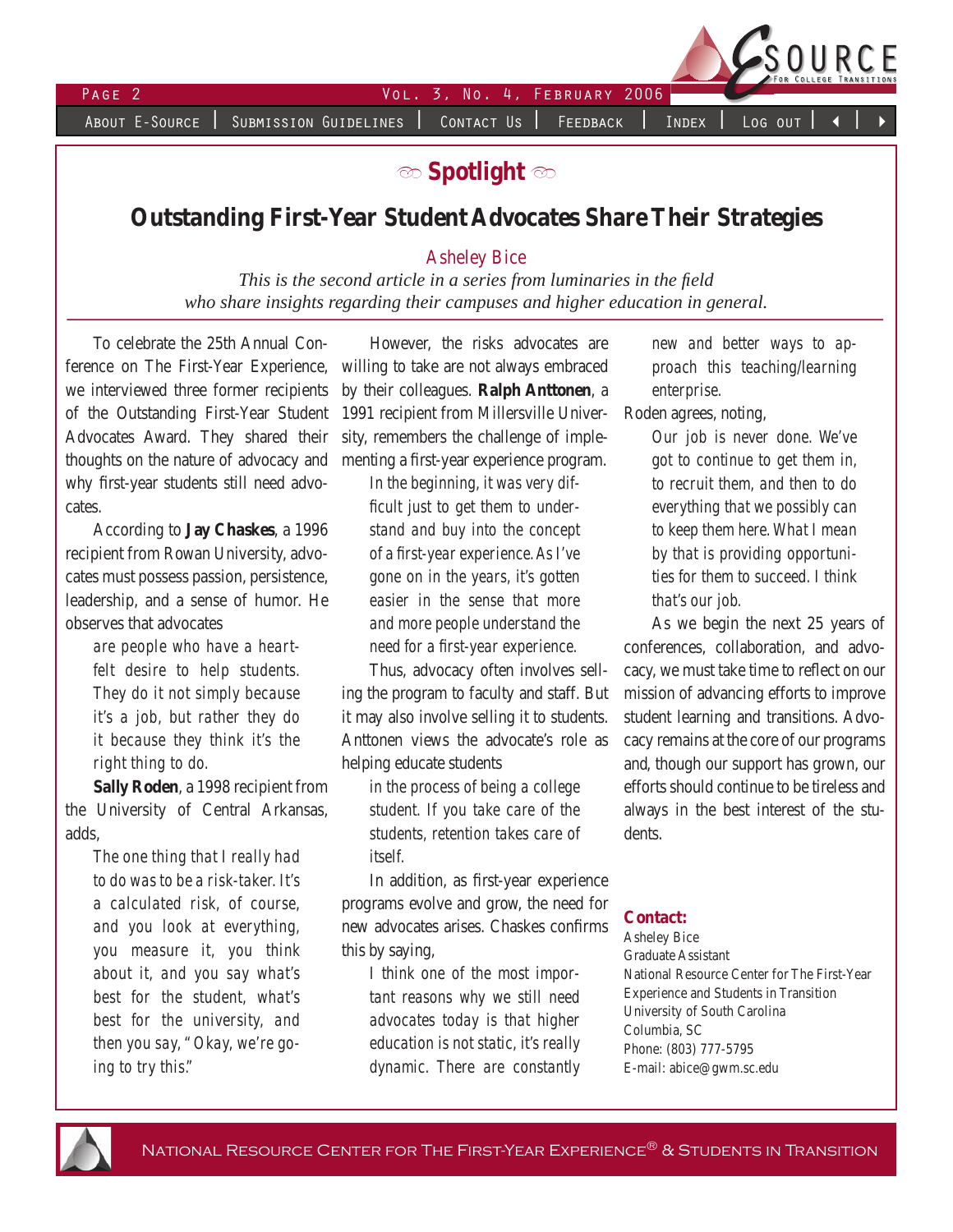

### Vol. 3, No. 4, FEBRUARY 2006 PAGE 3

About E-Source | Submission Guidelines | Contact Us | Feedback | Index | Log out | 4

# **Strategies for Working With College Students From Foster Care**

John Emerson Casey Family Programs, Seattle, WA

Students from foster care are overwhelmingly first-generation college students. What really sets foster care children apart from most underrepresented students is their status as independent young adults. College students coming from foster care are formally classified as "independent" for financial aid purposes. They are on their own at an age when their peers, even first-generation college students, have an extended family or community network that can be counted on for financial and emotional support. Facing the realities of independent living at this age leaves little time to plan for and achieve college aspirations. Every year, 20,000 young adults emancipate from state foster care and 70% want to go to college (McMillen, Auslander, Elze, White, & Thompson, 2003). Since less than 13% of them enroll and less than 11% graduate, higher education must improve their advocacy, outreach, and support to these students.

Students from foster care benefit from the same pre-college and college programs designed to support other firstgeneration students. However, they also have unique social-emotional, health, living, and academic needs. Pecora et al. (2005) report a disproportionate number of former foster youth with clinical levels of depression, social phobia, panic disorder, post-traumatic stress disorder, or drug dependence. These rates are substantially higher than those for the general population of college-age adults. It is also important to recognize that child welfare systems focus primarily on safety and health matters—not education. Because of frequent home placement changes (with corresponding school transfers), children in foster care often perform poorly in school and rarely are well prepared for college.

Initiatives at the federal, state, and institutional level are now offering these students more options to help them better prepare for and enroll in college, and receive needed financial aid, guidance, and support services. Innovative public and private collaborations work to improve postsecondary educational opportunities for young adults from foster care. A recent article in the *Chronicle of Higher Education* (Walters, 2005) presents evidence that these initiatives are increasing postsecondary services to youth from foster care.

Other programs, not mentioned in the *Chronicle,* are increasing at colleges. These programs' retention and graduation rates equal to or exceeding those of all college students:

• *Guardian Scholars* campus-based support programs exist (www.orange

woodfoundation.org/program Frame1.asp) in a growing number of California and Indiana colleges and universities. California State University Fullerton's program (www. fullterton.edu/guardianscholars) has developed a comprehensive model and reports a retention rate of 70%, which exceeds that of the school's general student population.

- *Renaissance Scholars* at **California Polytechnic State University was started in 2002** and operates under the Office of the Associate Vice President for Student Services. These *Scholars* collaborate closely with Educational Equity Services and draw upon the legacy and resources of the University's Educational Opportunity Program.
- *Orphan Foundation of America's v-Mentor* (virtual mentor) provides scholarship recipients with an online college mentor (www.orphan.org). This virtual mentor program has an overall retention and graduation rate of about 70%—far exceeding the 22% for independent students nationally (U.S. Government Accounting Office, 2003).
- *The Governor's Scholarship Program* in Washington (www.waedfoundation. org/gs/index.htm) annually provides 30 four-year scholarships to state colleges for students from foster care. They hold a summer program for all recipients to prepare them for college coordinated by a full-time independent student officer, who is not a peer. They report a 68% retention rate.
- Students at Texas A & M University-Kingsville have formed a new group that offers peer support to students from foster care on their own and other campuses.

*(Continued on page 4)*

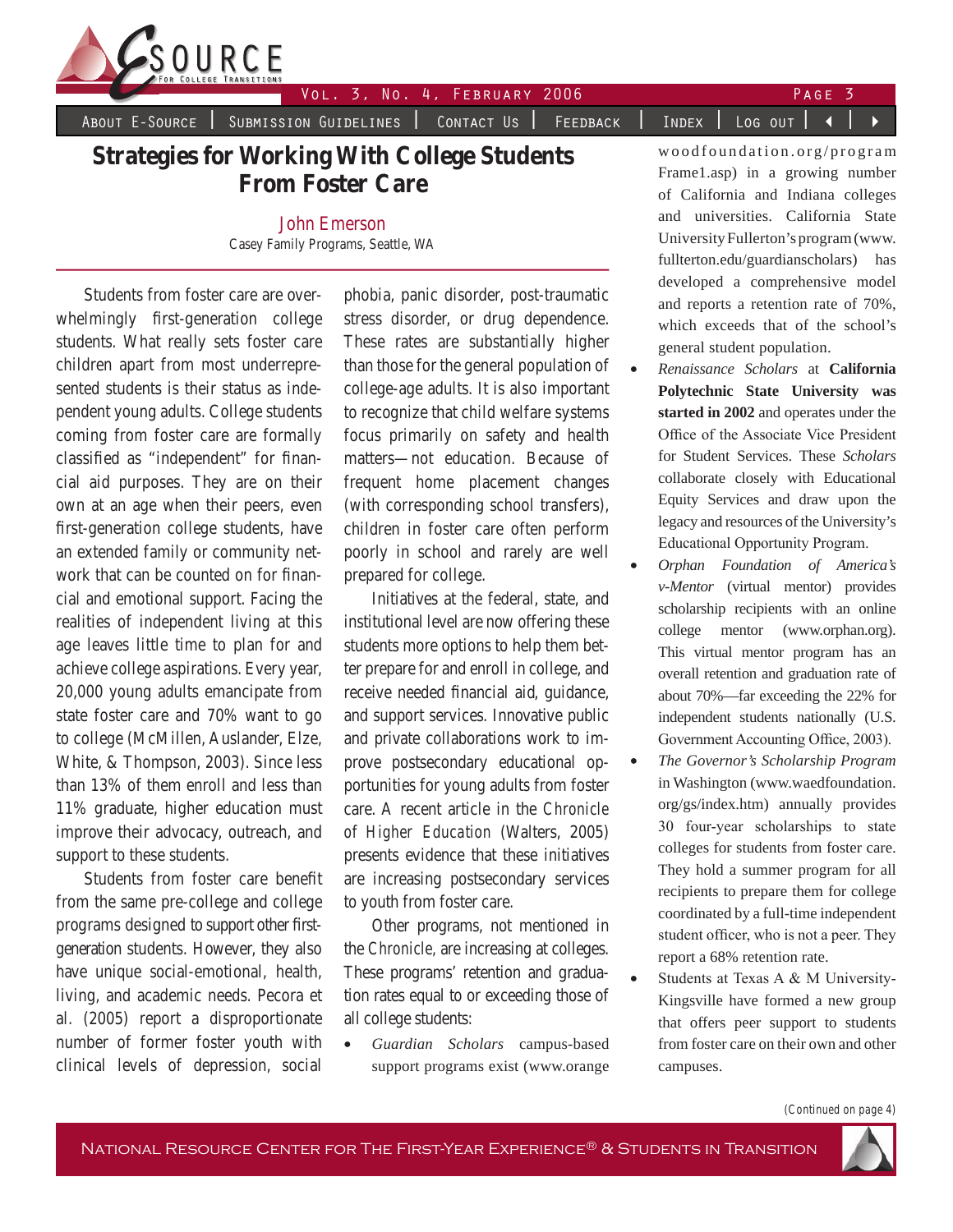

About E-Source | Submission Guidelines | Contact Us | Feedback | Index | Log out

*(Continued from page 3)*

College students coming from foster care usually present personal and academic profiles that require strong advocacy and focused attention by college advisors, financial aid counselors, health center staff, and support services (see side bar). A new and free resource is now available to child welfare and education professionals to better support and guide students from foster care as they enter postsecondary education (Casey Family Programs*,* 2006).

Schools can query their FAFSA database to identify students who may be coming to college from the foster care system. Question #53 asks, "Are both of your parents deceased, or are you (or were you until age 18) a ward /dependent of the court?". The University of Washington's financial aid office recently identified 61 students from foster care using their FAFSA database. Students were informed about a new scholarship opportunity and invited to see a counselor who has expertise in assisting former foster youth.

For youth in state foster care, postsecondary education and training has the potential to be a positive counterweight to the abuse, neglect, separation, and impermanence they may have experienced throughout childhood. Positive school experiences enhance well-being, help students make more successful transitions to adulthood, increase their likelihood of achieving personal fulfillment and economic selfsufficiency, and improve their ability to contribute to society. Colleges need to play an increased role in reaching out to these students and providing the supports that will help ensure retention, degree completion, and career success.

#### References

- Casey Family Programs. (2006). *Postsecondary education and training guide*. Seattle, WA: Author. Retrieved from www.casey. org
- McMillen, C., Auslander, W., Elze, D., White, T., & Thompson, R. (2003, July/August). Educational experiences and aspirations of older youth in foster care. *Child Welfare*, 475-492.
- Pecora, P. J., Kessler, R. C., Williams, J., O'Brien, K., Downs, A. C., English, D., et al. (2005). *Improving family foster care: Findings from the northwest foster care alumni study*. Seattle, WA: Casey Family Programs.
- U.S. Government Accounting Office. (2003, May). *College completion: Additional efforts could help education with its completion goals* (GAO-03-568). Washington, DC: Author.

#### **Contact:**

John Emerson Casey Family Programs Seattle, WA E-mail: Jemerson@casey.org Web site: www.casey.org

#### **Strategies for Supporting Students From Foster Care**

• Ensure students have regular contact with a trusted academic or program advisor who is knowledgeable about foster care and can help them navigate college support systems.

• Assist students in finding a stable college mentor or coach who is experienced working with independent students. This can be a community member, alumni, college staff, friend, relative, or peer.

- Promote active and collaborative peer learning and studying opportunities among foster care students. College students from foster care often find trusted support from others coming from foster care experiences. They often share a special bond.
- Guide students to disabled student services where accommodations can be arranged. Many former foster youth have diagnosed and undiagnosed disabilities and can benefit from such services.
- Stress the importance of frequent interactions with their teachers, instructors, support staff, and other campus personnel. Students from foster care may be reluctant to trust and approach staff because of early abuse and neglect.
- Ensure someone regularly monitors academic progress and guides students to follow-up advising and support services, as these students do not have parents monitoring their progress.
- Promote active involvement in first-year student orientation and other initiatives designed to help students make a successful transition to college.
- Ensure students have access to and support for technology, especially a stable e-mail account. For most of these students, cell phones and e-mail accounts provide critical links to resources and trusted adults.
- Promote involvement on campus, residential living, and support services as the residence hall may be the most stable home base they have experienced.
- Promote academic and study skills assessments and course planning. Many students have learning gaps as a result of interrupted school experiences.
- Help students find and pay for health insurance. Students from foster care are not covered by family health plans and cannot afford health insurance.

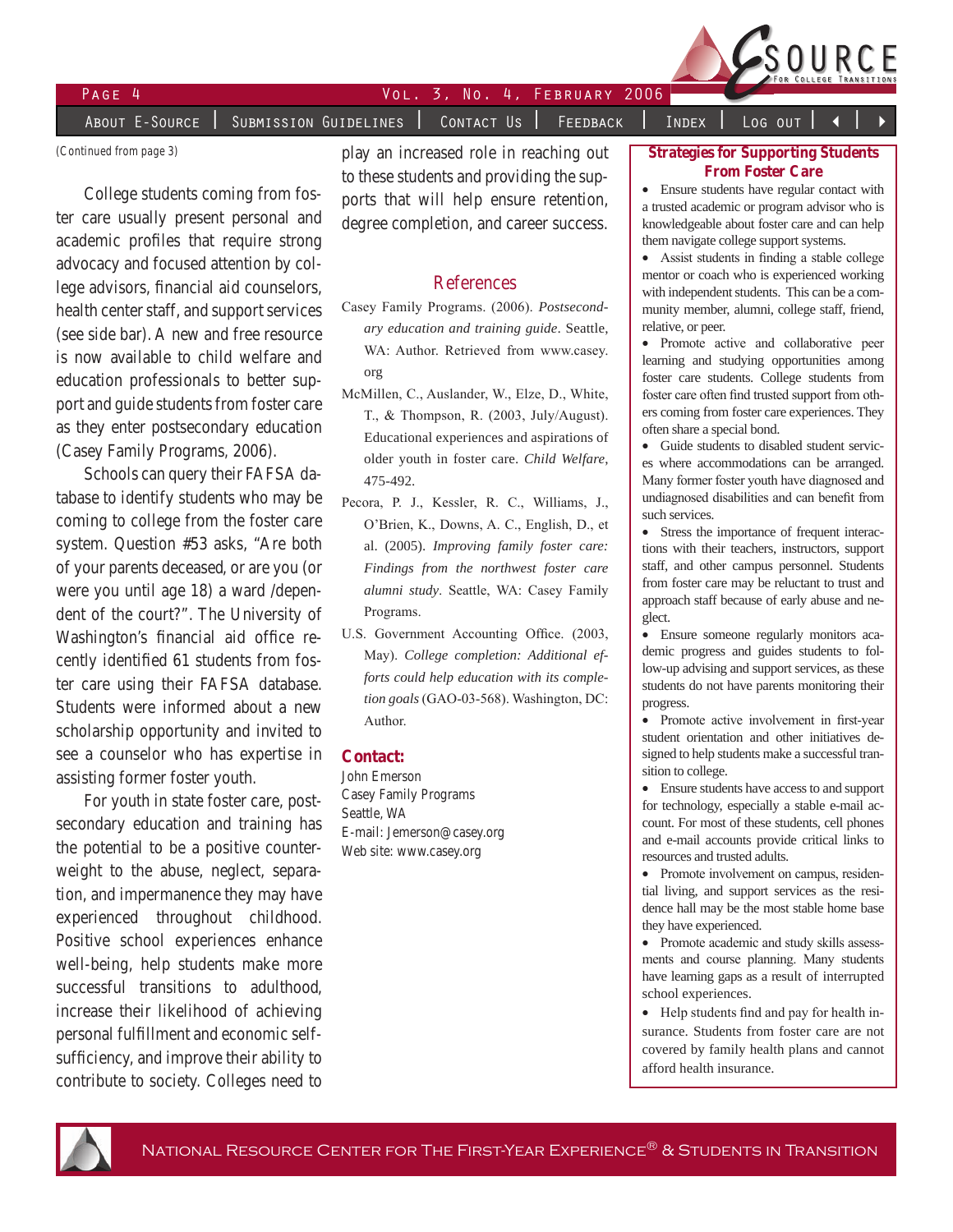

About E-Source | Submission Guidelines | Contact Us | Feedback | Index | Log out | 4 |

# **Studying Abroad: Meeting the Reentry Challenges**

Elise Hammonds

Masters Candidate in Student Affairs, University of South Carolina, Columbia, SC

Studying abroad creates multiple transitions for students. One of the most challenging, but not always apparent, transitions is returning home. One study (Kauffman, Martin, & Weaver, 1992) found that increased levels of immersion in the host culture led to more difficult readjustment at home. Such readjustment challenges are unexpected because students view returning from abroad as returning to the status quo. They do not expect to return to a familiar environment with an altered viewpoint (Werkman, 1980).

Interviews with study-abroad students at the University of South Carolina (USC) echoed these findings. Students returning from language-intensive programs faced greater challenges with the transition of returning home. Katie, a senior at USC, participated in a yearlong program in Spain where she lived with international students from around the world. While abroad, she limited her contact with friends and family from home and forced herself to speak Spanish. When asked about coming home, Katie said, "I didn't want to come home and I still really want to go back [to Spain]. I'm not as happy here as I was in Spain." Katie expressed that her difficulty readjusting stemmed from her immersion into the Spanish culture. "I changed so much that I didn't feel like I fit [in] at USC."

One way of understanding the readjustment challenge is through the lens of Schlossberg's Transition Theory (Schlossberg, Waters, & Goodman, 1995) which identifies four sets of factors influencing any adjustment process: (a) situation, (b) self, (c) support, and (d) strategy. Of the four sets of factors, the study-abroad programs can best impact the factor of support, and through support, influence the development of the other three factors. Using counseling and programming, the study-abroad programs can smooth the transition back into the campus culture while using a student's immersion into his or her host country as a tool for the transition.

When asked how the university could best support the process of returning home, one student responded, "They just need to be there." While not specific, the student alluded to the idea of availability. As a counselor to study-abroad returnees, the primary task of the Office of Study Abroad staff at USC is to be available. Because the staff is small, being available is sometimes challenging, but creative strategies can provide students with the support they need without overburdening the staff. One suggestion given during the interviews was to pair students with other program participants so they could share their experiences and their

strategies for readjusting rather than compartmentalizing them. Other ideas include holding a reentry orientation for all returnees, sending preparatory e-mails about the transition process to parents and students, and organizing monthly support groups led by past returnees.

Giving students the opportunity to incorporate their experiences abroad into their experiences at home institutions can also facilitate the readjustment process. One USC student said, "We can be resources now that we have had these experiences." The University of South Carolina has incorporated studyabroad returnees as resources into University 101 classes. Returnees share their stories from abroad with first-year students and provide firsthand information on the benefits of studying abroad. Another program USC has embraced is the Carolina Global Community (CGC). The CGC is an on-campus living environment housing international students with American students, many of whom are former study-abroad students. This unique residential community allows students to connect across cultural differences and gives the returnees an opportunity to connect with international students who may share some of their experiences of studying abroad. Programs such as these smooth the transition process as they weave the abroad experience into the American academic setting.

*(Continued on page 6)* Study-abroad programs help students integrate the international experience by identifying the long-term

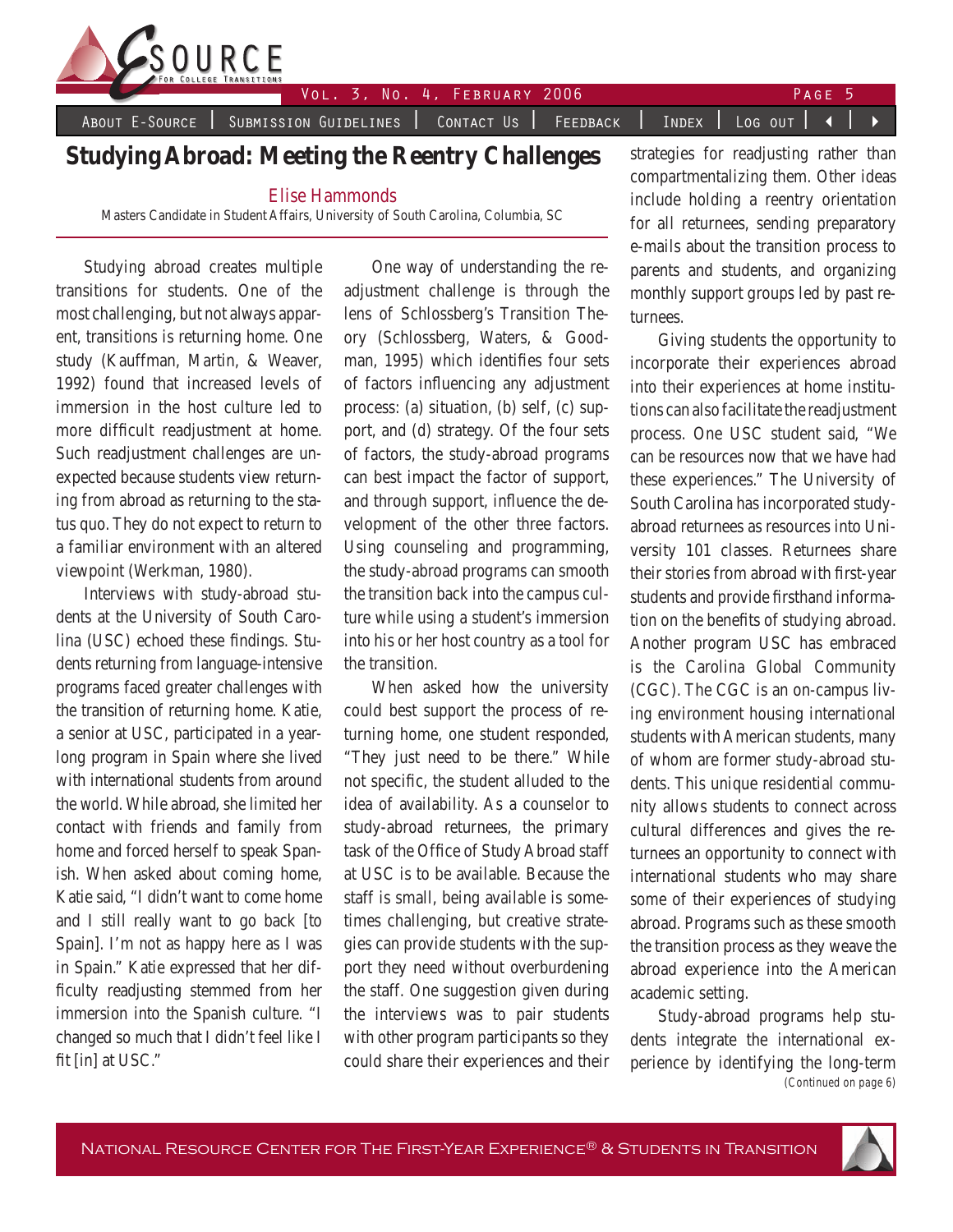Page Vol. 3, No. 4, February 2006

About E-Source | Submission Guidelines | Contact Us | Feedback | Index | Log out

#### *(Continued from page 5)*

outcomes of studying abroad and by preventing students from compartmentalizing their experiences. Counseling and programming services help alleviate the dramatic change between cultures because they incorporate the returnees' international knowledge as an instrument for readjustment. As study-abroad offices create these programs and counseling tools for reentry, they should ask the following question with Schlossberg's Transition Theory in mind: What can our office do to provide resources for the factors of situation, self, support, and strategy? By focusing on the transition and the resources needed to move through the transition, study-abroad offices can effectively move their students back into the American campus culture.

#### References

- Kauffman, N. L., Martin, J. N., & Weaver, H. D. (1992). *Students abroad: Strangers at home.* Yarmouth, MN: Intercultural Press.
- Schlossberg, N. K., Waters, E. B., & Goodman, J. (1995). *Counseling adults in transition* (2nd ed). New York: Springer.
- Werkman, S. L. (1980). Coming home: Adjustment of Americans to the United States after living abroad. In G. V. Coelho & P. I. Ahmed (Eds.), *Uprooting and development* (pp. 233-247). New York: Plenum Press.

#### **Contact:**

Elise Hammonds Masters Candidate Higher Education and Student Affairs University of South Carolina Columbia, SC Phone: (404) 217-6402 E-mail: hammonde@mailbox.sc.edu

# **E-Mail Newsletter Connects With Transfer Students**

#### JoAnn Moseman

Academic Transfer Coordinator, Office of Undergraduate Studies, University of Nebraska-Lincoln

Transfer students are an increasingly significant population on many campuses. More than half (59%) of the students graduating in 1999-2000 attended more than one institution during their undergraduate education, according to the National Center for Education Statistics (NCES, 2005). All entering students face concerns about registration, housing, and other social and academic issues, yet, the concerns of transfer students are unique in many respects. They may be older, first-generation college students, have insecurities about the transfer process, and work full time (Bell, 2004). Additionally, transfer students lack the campusbased knowledge and local mentors that benefit their peers who stayed at one institution. As a result, transfer students are essentially invisible once they matriculate.

Unlike first-year students, who are the beneficiaries of a number of intentional, institutional initiatives to assist them in their transition (e.g., courses, living-learning communities), transfer students must quickly learn to navigate a new campus on their own. Their efforts are not always successful. In fact, results of the 2002 National Survey of Student Engagement (NSSE) show that "senior transfers were less involved in …four (of five) benchmarks of positive student engagement" than their non-transfer peers (Jacobs, 2004, p. 4).

The challenges facing transfer students may be particularly daunting on a large campus.

Although educators search for ways to provide students with information about the campus, its resources, and opportunities, the invisibility of this population makes it challenging for staff to find ways to assist transfer students. After struggling to connect with newly enrolled transfer students on my campus, I decided to create an informal weekly e-mail newsletter called the *Transfer Connection*. More than a simple newsletter, the *Transfer Connection* is part extended orientation and part personal connection. Three things are essential to the success of the *Transfer Connection*: (a) customized information, (b) a supportive conversational style, and (c) consistent communication. All three helped humanize the newsletter and allowed me to become a personal contact on our campus of more than 20,000 students.

*(Continued on page 7)* Beginning with the name, *Transfer Connection,* students recognize that the content is tailored to them. The newsletter discusses application of transfer credit, answers common newcomer questions, and includes features for commuter and non-traditional students. Writing the newsletter in a conversational tone makes it personal. Because of this, students refer to it as e-mail—never a newsletter. It conveys

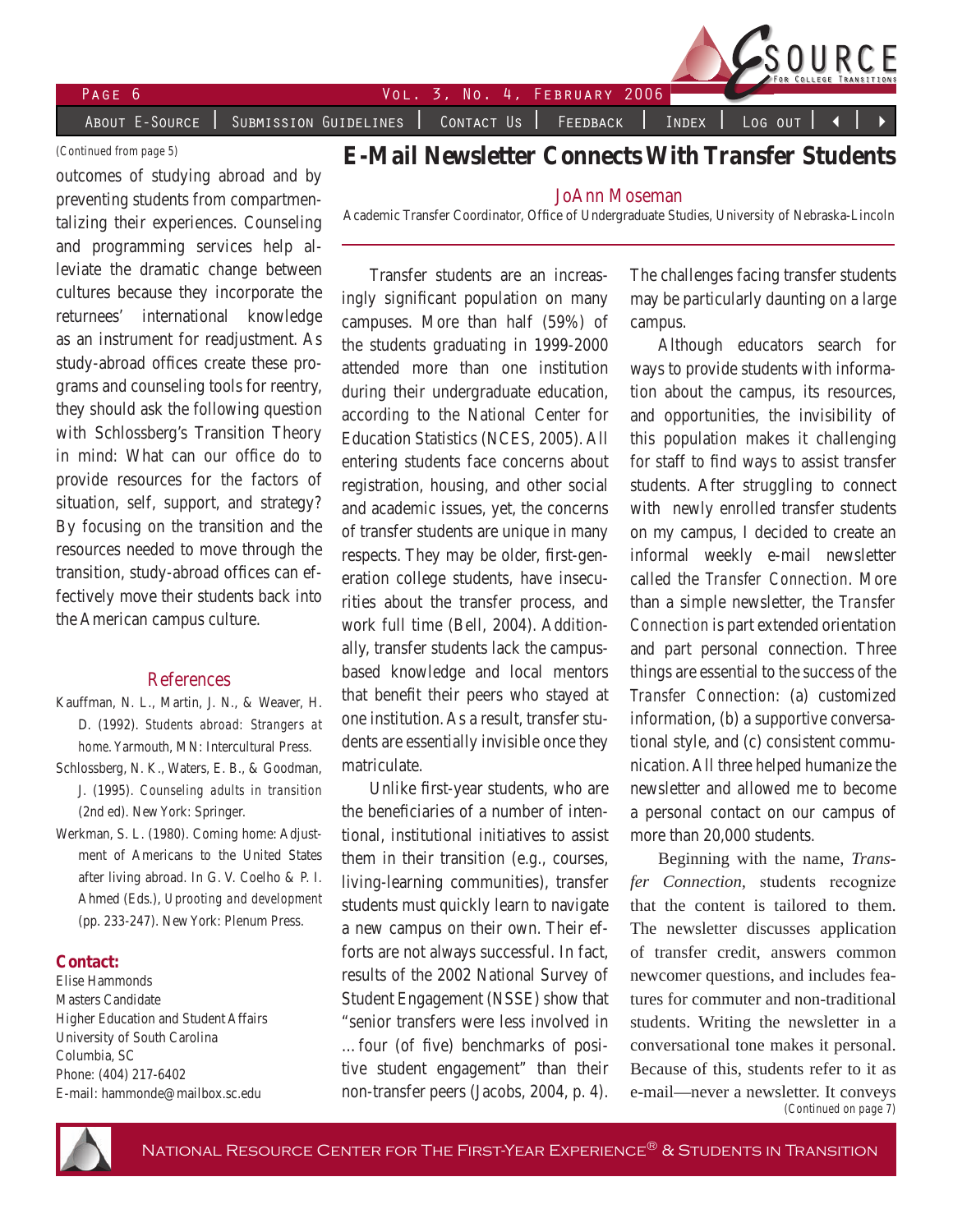

About E-Source | Submission Guidelines | Contact Us | Feedback | Index | Log out | 4

*Continued from page 6*

the powerful message that a campus professional cares about each student's success, and students respond to that sense of caring. One student commented, "This is an excellent source for transfer students—you do an excellent job of informing and, well, caring about us! Thank you very much!" Another transfer student wrote, "Thank you for the information you sent me. I commute, so it's really hard to get involved. I do feel like a stranger on campus, so I will check it out."

The conversational tone also helps me develop a relationship with students. Once a relationship has been established, I can challenge them to become intentional learners, to reflect on what they learn each semester, and relate that learning to their goals.

A consistent communication provides just-in-time assistance, promotes campus programs and resources, and informs students about upcoming events. For example, the newsletter may highlight the Career Services Office as students prepare for a campus career fair or provide test taking tips just before finals week. The newsletter can also provide links for further information. The asynchronous format allows students to access the newsletter and its embedded links at their convenience.

Students also have the option of replying to the e-mail and asking questions. Their questions often lead to a more comprehensive discussion of issues that interest them.

The *Transfer Connection* is emailed weekly via an electronic mailing list to transfer students and is archived on the Office of Undergraduate Studies web site (http://www.unl. edu/ous/student\_programs/transfer. shtml). It is shared with chief academic advisors in each college on campus and with residence life staff in upperclass halls.

An electronic newsletter is a cost-efficient tool for communication. Rather than bulk e-mail, which is often filtered out as junk, an e-mail (generated by an electronic mailing list) appears as a personal message to each student. An electronic mailing list can be set up through campus information services. Names and e-mail addresses can be obtained from the registrar's office. The *Transfer Connection* is sent to more than 1,400 students. To keep the list manageable, I remove each student's e-mail address after two semesters.

While it is difficult to know how many students read the *Transfer Connection*, questions and requests for information are received weekly. Beyond transfer credit issues, students ask how to use online registration, change their majors, locate academic advisors, and where to find assistance with a variety of issues. Each semester, 25 to 30 students ask to continue receiving the newsletter beyond two semesters. The resource has been so valuable that transfer advisors at area community colleges have requested the newsletter to help prepare their students for transfer.

An electronic newsletter is an inexpensive, efficient way to invite students to take advantage of the myriad opportunities available on campus. A consistent, informative, personal correspondence from a campus professional can engage students, provide them access to tools they need to be successful, and help connect them to the academic community. This newsletter is written for newly enrolled transfer students, but the concept could be easily adapted for other student populations. So, as you strive to reach specific groups of students, whether first-years or athletes or students on probation, consider creating a personal e-mail newsletter so that your students, too, can benefit from

*Continued on page 8*

# **Publication Staff**

Inge Kutt Lewis Editor

Michael Abel Editorial Assistant

Asheley Bice Editorial Assistant

> Mey Wu Web Master

Tracy Skipper Editorial Projects Coordinator

> Barbara Tobolowsky Associate Director

> > Stuart Hunter **Director**

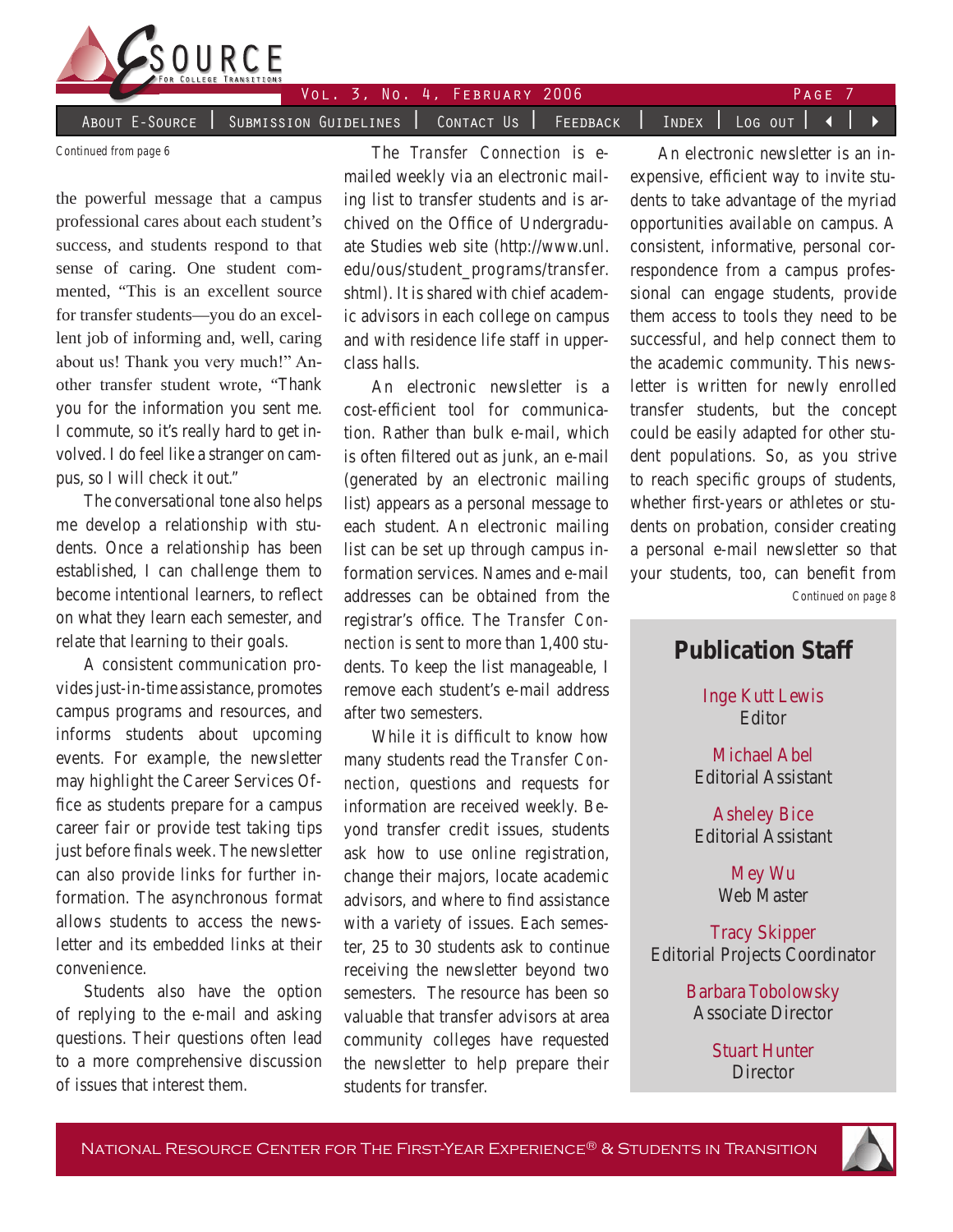

About E-Source | Submission Guidelines | Contact Us | Feedback | Index | Log out

*(Continued from page 7)*

attention and information tailored to their needs.

#### References

- Bell, L. (2004). Critical issues in advising transfer students: Student retention begins before matriculation. In B. Jacobs, M. Miller, B. Lauren, & D. Nadler, (Eds.), *The college transfer student in America: The forgotten student* (pp. 71-73). Washington, DC: American Association of Collegiate Registrars and Admissions Officers.
- Jacobs, B. (2004). Today's transfer students: Trends and challenges. In B. Jacobs, M. Miller, B. Lauren, & D. Nadler (Eds.), *The college transfer student in America: The forgotten student* (pp. 1-14). Washington, DC: American Association of Collegiate Registrars and Admissions Officers.
- National Center for Education Statistics. (2005). *The road less traveled? Students who enroll in multiple institutions* (Education Department Publication NCES 2005-157). Washington, DC: U.S. Government Printing Office.

#### **Contact:**

JoAnn Moseman Academic Transfer Coordinator Office of Undergraduate Studies University of Nebraska-Lincoln Lincoln, NE Phone: (402) 472-9455 E-mail: jmoseman2@unl.edu

Sample Newsletter *Transfer Connection* October 20, 2005

Greetings,

I hope you took advantage of the break from classes for a little down time and took a few moments to browse through your planner and remind yourself of important exam and due dates for the rest of the semester.

Do you ever think about the kinds of opportunities you have at the University of Nebraska that you wouldn't have somewhere else? While students can obtain online degrees, they don't have face-to-face contact with exceptional faculty; they don't cheer on nationally competitive athletic teams; they don't get the chance to hear from visiting faculty lecturing on everything from The Complexity of Information Markets to the Physics of Superheroes. Even students who are only on campus for classes miss out on opportunities like working with faculty on research; attending brown bag discussion groups; participating in intramurals; and attending student and faculty art shows, recitals and performances.

Many of these possibilities factored into your decision to come to UNL. Ask yourself whether you are taking advantage of them. Are you getting your money's worth by attending student-sponsored events and using campus facilities like the University Health Center and Campus Recreation? Have you looked at the film schedule at the Ross for those movies that people across the country are talking about but aren't often shown at downtown theaters? All of these opportunities add value to your education dollars and help you strike that balance between classes, studying, and your other responsibilities.

If you are confused about Priority Registration beginning Monday, October 24th, see the Registration and Records web page for instructions. http://www.unl.edu/regrec/registration/ reg\_instr.shtml

There is more information in the "Priority Registration" PowerPoint on the Undergraduate Studies web page: http://www.unl.edu/ous/student\_programs/transfer.shtml (scroll to the bottom of the page). If you are not sure who your advisor is, I can help.

#### Events

*Hurricane Katrina Panel Discussion*, Friday October 21, 3:30 pm, Nebraska Union. Panel discussion on the Hurricane Katrina aftermath. Representatives include three UNL professors and a New Orleans resident.

**FREE at 6**: *Kusi Taki*, Friday, October 21, 6:00 pm, Lied Center for Performing Arts. Featuring such traditional South American instruments as the quena, sikus, and charango, Kusi Taki aims to raise awareness and appreciation of the indigenous music and cultures of Latin America.

#### **Culture Center Events (333 N. 14th Street)**

*Sexpectations*, Tuesday, October 25th, 6:00 - 7:15 p.m, Culture Center

What do heterosexual men and women want from each other? What do we think the other gender wants from us? Learn to build relationships based on reality rather than on stereotypes at this entertaining, interactive workshop co-sponsored by OASIS, the Women's Center, Sigma Lambda Beta, and Iota Phi Theta Fraternity, Incorporated.

**Academic Support Series** from OASIS: *Become a straight "A" student.* Thursday, October 27, 2005, 6:00 pm to 7:00 pm, Culture Center

**Movie night:** *Hotel Rwanda*, Tuesday, November 1, 6:30 pm, Culture Center

Advice from successful transfer students, the REAL survivors: *Don't be afraid to talk to an advisor. Do it often.* —Jacinda

Cheers, JoAnn

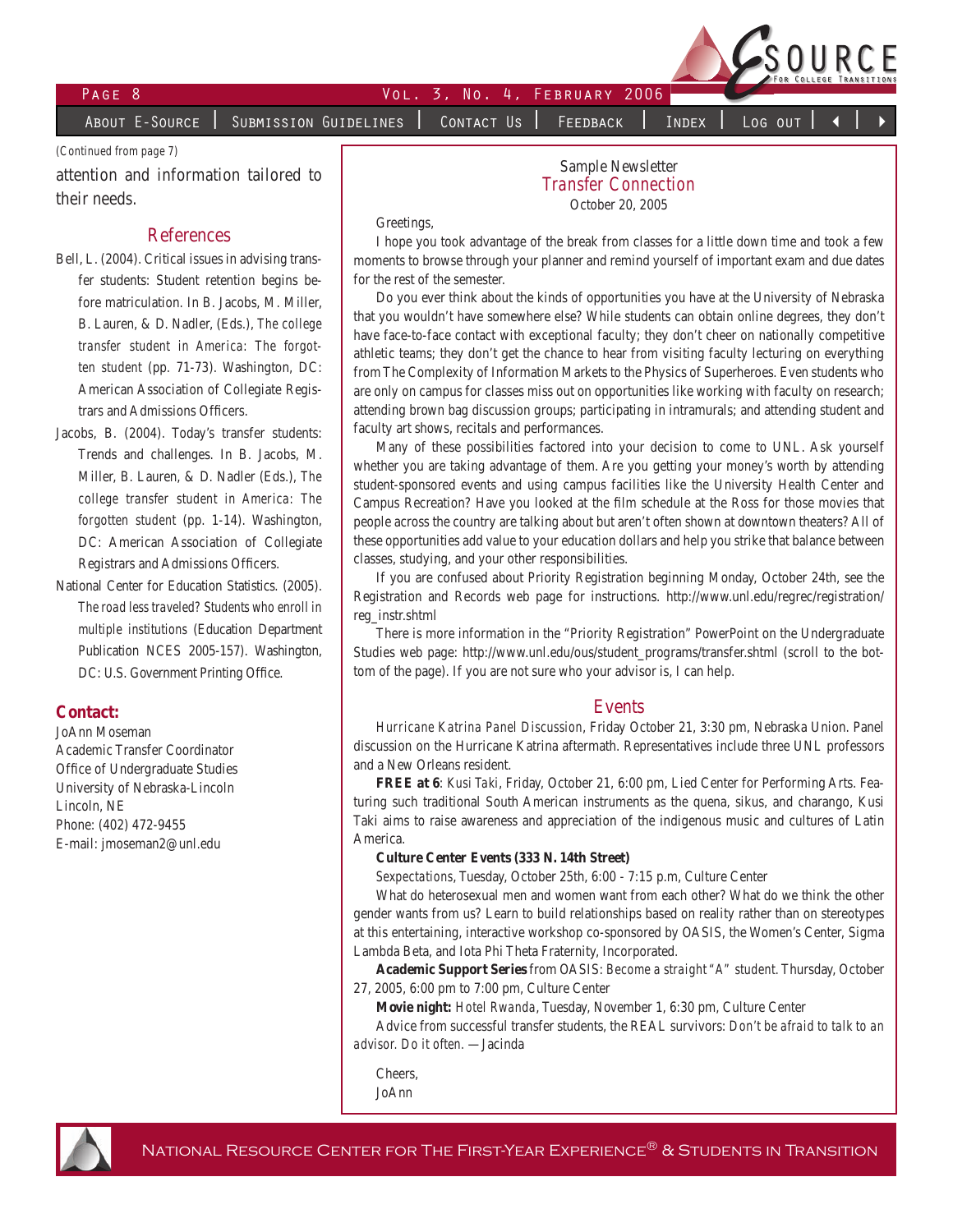

About E-Source | Submission Guidelines | Contact Us | Feedback | Index | Log out | 4

## **Second-Year Outreach Program for Students on Academic Probation**

#### Janet E. Bahr

Interim Vice President for Academic Affairs, Northeastern State University, Tahlequah, OK

Although student retention has been a concern for those in higher education for many years, only recently have institutions begun to focus on what happens after the first year. As a part of our retention efforts at Northeastern State University (NSU), a second-year outreach program targeting first- and second-year students on academic probation was developed.

The number of new and continuing first-year students at NSU for fall 2004 was 2,529 students compared to just 1,408 sophomore students These numbers reflect the serious problem of retaining students to the sophomore year. Our student profile indicates that approximately 40% are first generation, 50% are low income, 15% are nontraditional, and more than 38% are minority or international students. The students may belong to more than one of these categories. These demographics, along with other high-risk factors such as coming from single-parent households, mean that some students may need additional support beyond the first year in order to successfully complete a bachelor's degree.

To launch a program called "Second-Year Outreach," NSU applied for and received a \$75,000 Brain Gain grant from the Oklahoma State Regents for Higher Education. The purpose of this new program is to focus on retention after the first year and help students stay on track to graduation. The primary group targeted for assistance were high-risk students who had completed 18 to 60 credit hours but were on academic probation (i.e., earned GPA below 1.7) or academic notice (i.e., earned GPA of 1.7 to 2.0 and fewer than 30 credit hours completed). Students with more than 30 credit hours are placed on academic probation if their GPA falls below 2.0. Nearly 160 students met these criteria and were contacted by two Academic Commitment Specialists, who offered additional academic advising, academic and career planning, resource identification, and general support for academic achievement. In addition, the specialists encouraged these high-risk students to declare a major when qualified; assisted them in selecting an advisor; helped them enroll in a timely manner; followed-up on financial aid preparations for the next semester or year; provided career planning and counseling for undecided students; and, in general, helped these students manage financial, academic, and social aspects of their college careers.

Of the 159 students contacted, 58 made three or more visits to Academic Commitment Specialists for these services; 20 students came in twice, and 24 students made only one visit. Slightly more than one third (57 students) did not come in at all. Chi-square tests revealed no significant differences between level of participation in the Second-Year Outreach program and gender, ethnicity, or probation status.

Students who visited the Academic Commitment Specialists were more likely to achieve academic forgiveness and be removed from probation and less likely to officially withdraw. Academic forgiveness at NSU is achieved by either repeating courses in which the new grade replaces the previous grade or forgiving an entire semester of bad grades if the student has grades of C or better since the semester of poor performance.

A non-parametric test, the Kruskal-Wallis, was used to analyze relationships between the number of visits (0, 1, 2, and 3), age, GPA at the beginning of the semester, GPA at the end of the semester, and hours completed at the end of the semester. A further analysis using the Mann-Whitney U showed how the groups differed. For students participating in the program, older students were more likely to meet with the Academic Commitment Specialists on a more frequent basis (2 or 3 or more visits). Significant differences existed between 0 and 2 visits ( $p = 0.010$ ) and 0 and 3 visits ( $p = 0.010$ ) < 0.001). With regard to end-of-semester GPA, students earned higher GPAs when they made more visits (1.74 for zero visits, 1.82 for one visit, 1.91 for two visits, and 1.94 for three visits). There were statistically significant differences between 0 and 2 visits ( $p = 0.010$ ) and 0 and 3 visits ( $p = 0.001$ ). Similarly, students who made more visits were more likely to complete more credit hours (4.56 for zero visits, 6.75 for one visit, 7.20 for two visits, and 7.79 for three



*Continued on page 10*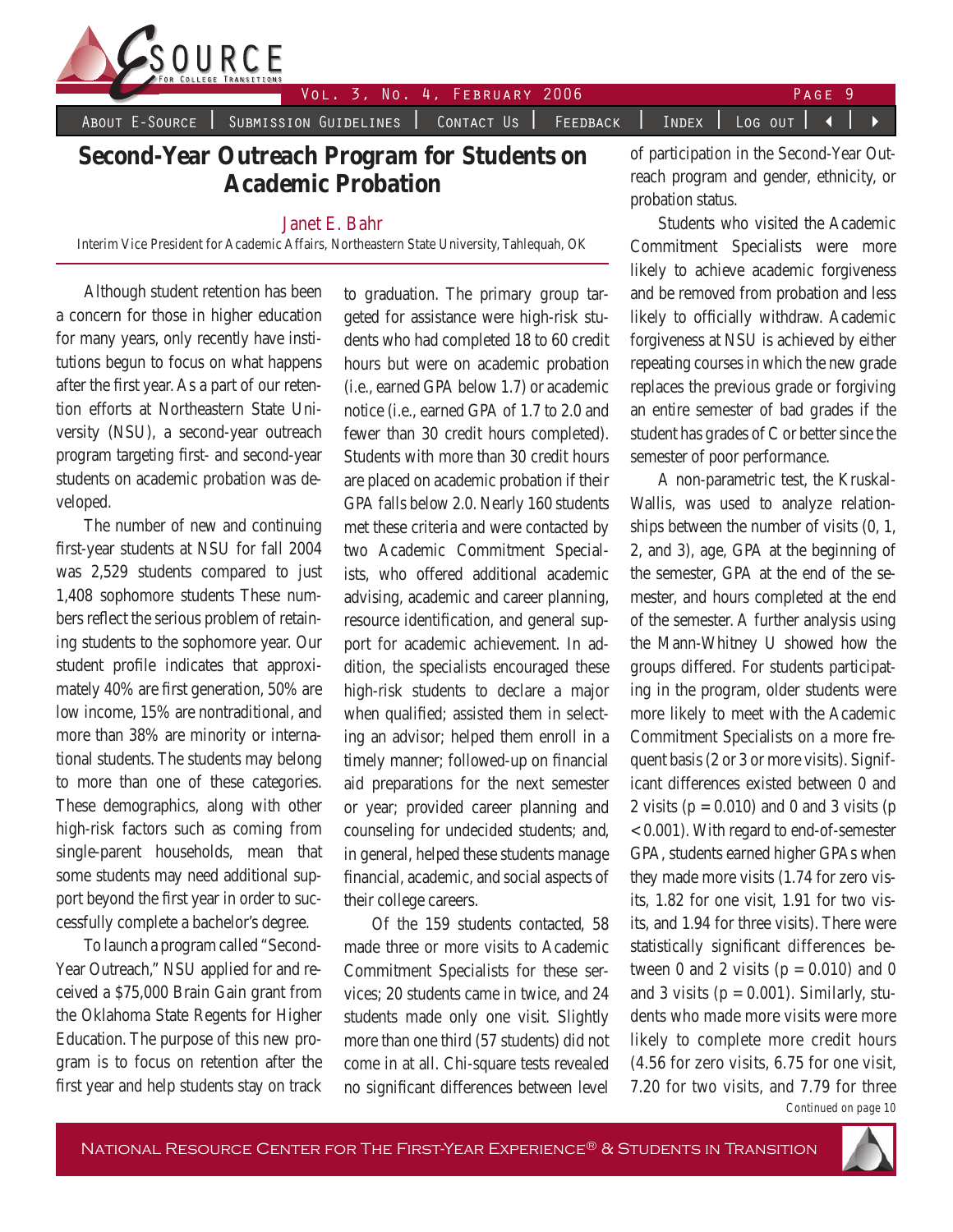

PAGE 10 VOL. 3, NO. 4, FEBRUARY 2006 About E-Source | Submission Guidelines | Contact Us | Feedback | Index | Log out

*Continued from page 9*

visits). Again, statistically significant differences were found between 0 and 2 visits ( $p = 0.015$ ) and 0 and 3 visits  $(p < 0.001)$ . Thus, those who made two or more visits achieved a higher GPA and completed more credit hours than those who did not participate. GPA and credit hours tended to rise with increasing number of visits. These were the results we were hoping to achieve.

In summary, the needs of continuing first-year students and sophomores are much different than those of beginning first-year students. The Second-Year Outreach program identifies students early in their academic careers who are at high risk or have been at the university for a longer time than expected for their classification. By providing academic support services, we see a higher retention rate for sophomores, which we hope will lead to higher retention for our junior and senior students. Our ultimate goal is to increase the number of students graduating within six years. The initial results show that the Second-Year Outreach program is making a difference in GPA and hours completed, both of which greatly impact the retention and graduation of students. Because of this, we are taking more aggressive steps in trying to reach students and help them succeed.

#### **Contact:**

Janet E. Bahr Interim Vice President for Academic Affairs Northeastern State University Tahlequah, OK E-mail: bahr@nsuok.edu

# **Essay by Victor Saenz and De'Sha Wolf**

As educators directly involved in the first college year, it is likely that we each have a unique perspective on the first-year experiences of the students on our respective campuses. February 16 FYA-List essay provides readers with a preview of the latest compilation of national first-year student data.

In this essay, Victor Saenz and De'Sha Wolf highlight initial findings from the 2005 administration of the Your First College Year (YFCY) survey. They offer insights into students' academic and social experiences, adjustment issues, and overall satisfaction with their first year of college. Due to YFCY's connection to the CIRP Freshman Survey, Victor and De'Sha also shed light on how students change over the course of their first year.

The complete essay can be found at http://www.sc.edu/fye/resources/assessment/essays/Saenz-2.16.06.html. Additional essays can be found at http:// nrc.fye.sc.edu/resources/FYAlist.



*E-Source for College Transitions* (ISSN 1545- 5742 is published bi-monthly by the National Resource Center for The First-Year Experience and Students in Transition at the University of South Carolina, Columbia, SC 29208. Telephone (803) 777-6029. A one-year subscription is \$40.

The Center, a nonprofit organization, will use proceeds from the newsletter to defray publication costs, support research, and disseminate information.

The First-Year Experience is a trademark of the University of South Carolina. A license may be granted upon written request to use the term The First-Year Experience. This license is not transferable without the written approval of the University of South Carolina.

## 19th International Conference

on The First-Year Experience

July 24-27, 2006 Toronto, Ontario, Canada

## Proposals Are Invited

The National Resource Center for The First-Year Experience & Students In Transition now welcomes online submission of conference session proposals. If you would like to submit your proposal online, you can take advantage of our interactive submission process (http://www.sc.edu/fye/events/international/proposal.html). However, we encourage you to read all of the information and directions for completing a proposal before getting started.

Concurrent, roundtable discussion, institutional initiative, and poster session proposals are invited on topics addressing student transitions in the first year of college. Any quality proposal that sufficiently and seriously addresses student transitions in the first year of college is welcomed for review.

> Proposal Deadline March 26, 2006

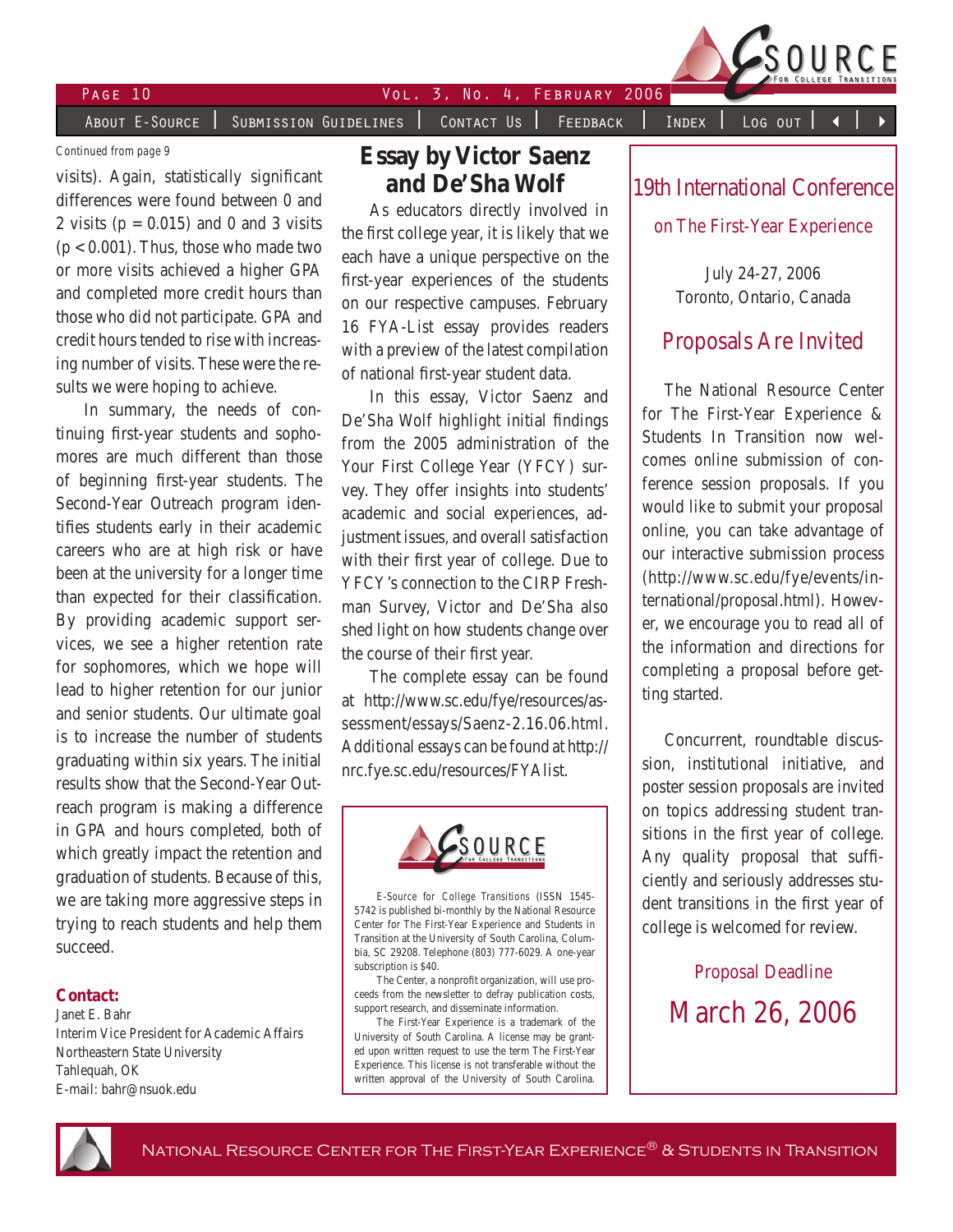

About E-Source | Submission Guidelines | Contact Us | Feedback | Index | Log out | 4 |

**Finding the Steps to Success: Support Programs for At-Risk Students**

#### Andrew Grant

Assistant Dean, Academic Affairs, Walsh University, North Canton, OH

Walsh University's focus on student support began with its participation in the Policy Center on the First Year of College's "Foundations of Excellence" (FOE) initiative in late 2003. FOE participants completed an inventory and self-evaluation designed to help them learn about the first-year class and its connection to the institution. One of the things we learned by using the FOE self-study was that, after admission, the weakest students were given little added attention and support. They were expected to enter college, navigate the system, and succeed with no specific training or academic assistance. Consequently, the University developed, piloted, and is presently operating two support programs for at-risk first-year students.

Walsh typically accepts students with high school GPAs of 2.1 and ACT scores of 17. Students who are less prepared often have low reading scores and test into remedial English and Math classes. One third of these students leave Walsh at the end of fall semester, and half may leave by the beginning of their second year. The loss of half the atrisk students in a class of 300 (20-25% of the class) by the end of the first year signaled the need for change.

In the past, the University responded to the needs of at-risk students by offering a special program for students who did not meet the standard admissions criteria. These students were enrolled in a five-week summer bridge program on campus, which included remedial English and math courses and study skills training. None of the course work was credit bearing. Students lived on campus and attended daily counseling sessions and classes. Activities were monitored, and repeated infractions led to dismissal. If students completed the program successfully, they were admitted conditionally to the University. The program enrolled 8 to 15 students each summer and ran for 10 summers. Some 70% of the students in the program were retained to the sophomore year and 50% reached graduation. While successful, the program was considered too costly given the numbers of students it served and was discontinued.

A new administration, a reshuffling of mid-level administrators, and the influence of the FOE initiative led us to revisit the summer bridge program. We believed a five-week bridge program was too short for at-risk students to process and internalize what was needed for success. Thus, we created "The Structured Education Program (SEP)," lengthened it to a full semester, added a study-skills element, and made it a three-credit course. As all courses at Walsh need an academic home, and we do not have a credit-bearing General Studies Program, the course was attached

to the English Department. The study skills course meets twice a week for one hour. A third one-hour period offers tutoring in English and math. Like other first-year students, students in this program take 15 to 16 credit hours. Nine credit hours are pre-determined (one course each of English, math, and study skills). The rest of the schedule includes courses in general education and the major field.

The English Department determined that at-risk students would be more successful if they took remedial English and regular first-year English sequentially. Therefore, students in this program take the remedial course in the fall and move into the regular first-year course in the spring. Students have the same instructors and tutors for the entire year, providing continuity. Most importantly, students have shown marked improvement in learning.

The SEP was piloted (in the fall of 2003) with 20 students, who were placed into both remedial math and English. At the end of the pilot, 18 students in this program enrolled for spring semester, an increase of 20% over previous years. Of this same group, 14 students or 70% enrolled for the fall semester (sophomore year)—another increase of 20%. In the second year, 39 students enrolled in SEP. The fall-to-spring enrollment for this group was 92%, and the fall-to-fall retention rate was 79%. In fall 2005, 63 students enrolled in the program.

However, we did not stop there. Historically, first-year students with a GPA of less than 1.75 at semester's end are

*Continued on page 11*